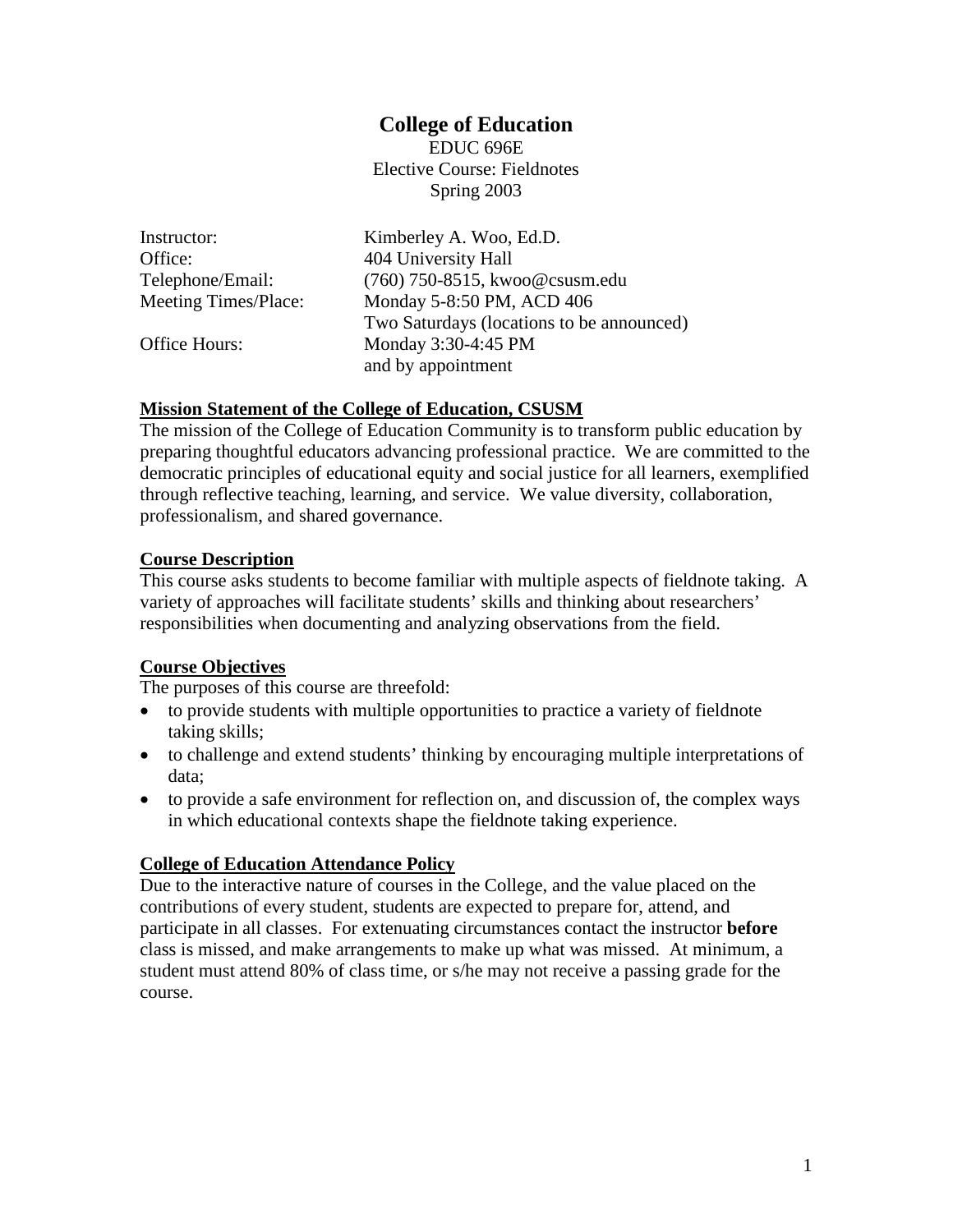## **Required Text:**

- Wolf, M. (1992). *A thrice told tale: Feminism, postmodernism, and ethnographic responsibility.* Stanford, CA: Stanford University Press.
- Sanjek, R. (1990). (Ed.). *Fieldnotes: The makings of anthropology.* Ithaca, NY: Cornell University Press.
- A set of compiled readings will also be required and available for purchase.

## **Accommodation for Disabilities**

Students requiring reasonable accommodations need to contact Disabled Student Services in order to make the necessary arrangements. This organization is located in Craven Hall, room 5025a, and can be reached by telephone at (760) 750-4905 or (760) 750-4909 (TDD users).

## **Plagiarism**

All work submitted for this course should reflect student's original efforts and thinking. When relying on supporting documents authored by others, cite them clearly and complete. Failure to do so may result in failure of the course.

## **Grading Policy**

It is expected that all assignments will be submitted on time. 10% of an assignment grade will be deducted for each class meeting for which it is late (e.g., an "A" assignment that is submitted one class session late will be marked down to an A-). Unless prior instructor approval is secured, assignments will not be accepted three class sessions after which they were originally due.

It is expected that students will proofread and edit their assignments prior to submission. Students will insure that the text is error-free (grammar, spelling), and ideas are logically and concisely presented. Refer to APA manual  $(5<sup>th</sup>$  edition) for guidance. Neglecting to do the above will impact the instructor's ability to read and understand the text; the assignment's grade may be negatively affected as a result of this oversight.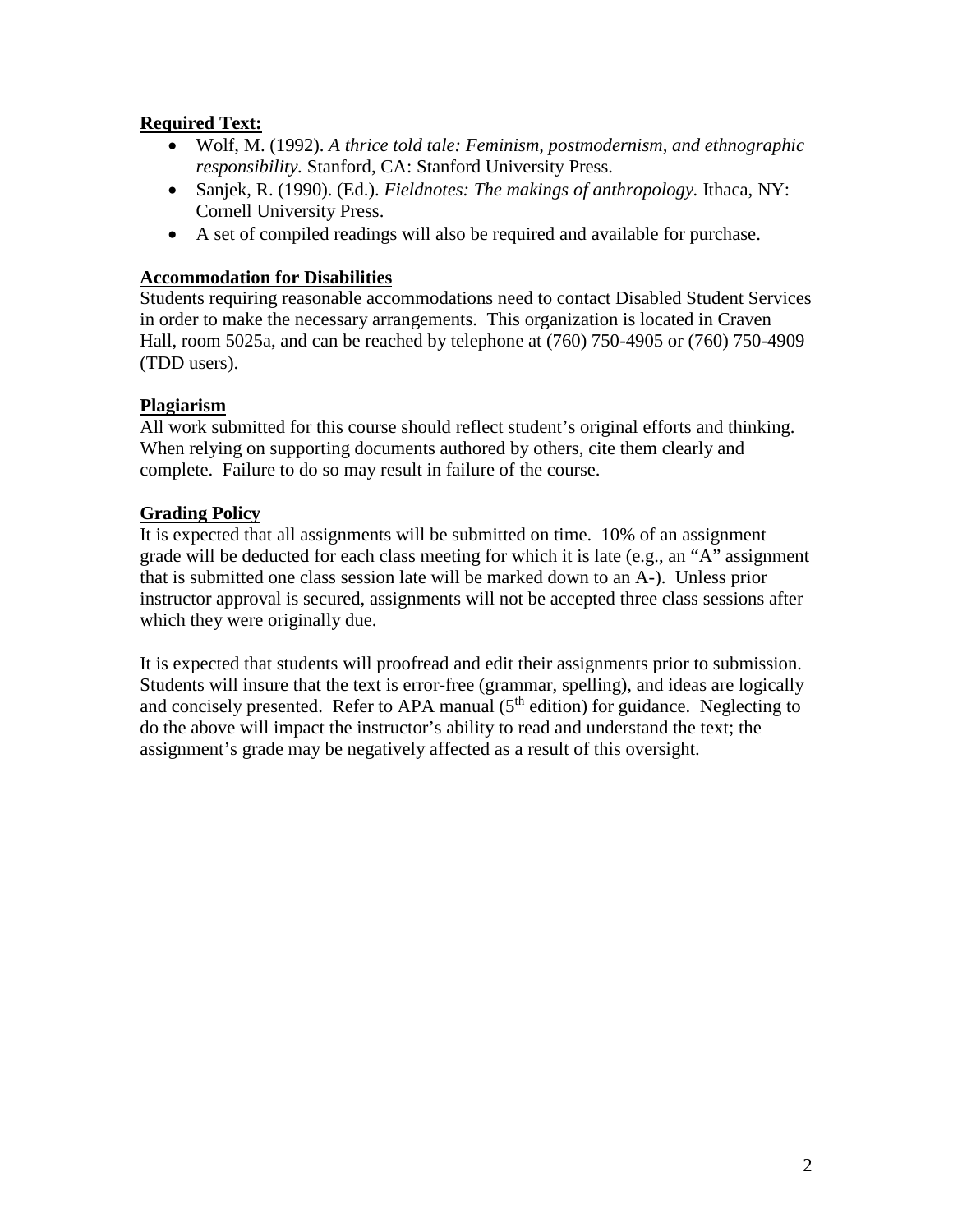| January 27  | M | Introduction<br>*Define field notes<br>*Brainstorm field note site<br>*Create class criteria for peer teaching of readings<br>*Syllabus: assignments, readings, course expectations                                                                                                                                                                                                                                                                                      |
|-------------|---|--------------------------------------------------------------------------------------------------------------------------------------------------------------------------------------------------------------------------------------------------------------------------------------------------------------------------------------------------------------------------------------------------------------------------------------------------------------------------|
| February 3  | M | Preparing to enter the field (external considerations)<br>*Research content<br>*Meet with Gabriella Sontag in library<br>*IRB and other research protocols approved in advance<br>*Blending in"<br>1. Submit 1-2 page description of possible field note site,<br>2-3 research questions, and proposed dates for three<br>visits.<br>2. Sanjek (ed.) Wolf, "Chinanotes: Engendering<br>anthropology." pp. 343-354.<br>3. CR: Pritchard, "Travelers and trolls" pp. 3-13. |
| February 10 | M | Preparing to enter the field cont. (internal considerations)<br>*Ethical responsibilities to participants, self, and site.<br>*Politics of conducting research.<br>*Recognizing the way we "see" and make sense of the<br>world.<br>1. CR: Rossman & Rallis, Chapter 4, "Entering the<br>field." pp.91-112.                                                                                                                                                              |
| February 15 | S | Afro-Cuban dance class (alternative day)                                                                                                                                                                                                                                                                                                                                                                                                                                 |
| February 17 | M | President's holiday, no class.                                                                                                                                                                                                                                                                                                                                                                                                                                           |
| February 22 | S | Afro-Cuban dance class                                                                                                                                                                                                                                                                                                                                                                                                                                                   |
| February 24 | M | In the field (indirect interactions)<br>*Debrief dance class with "insider expert" from the dance<br>class.<br>*Taking field notes at the time of experience.<br>*Creating field notes immediately after the experience.<br>* "Hanging out."<br>*Description vs. opinion.<br>1. Sanjek (ed.) Clifford, "Notes on (Field)notes"<br>pp.47-70.                                                                                                                              |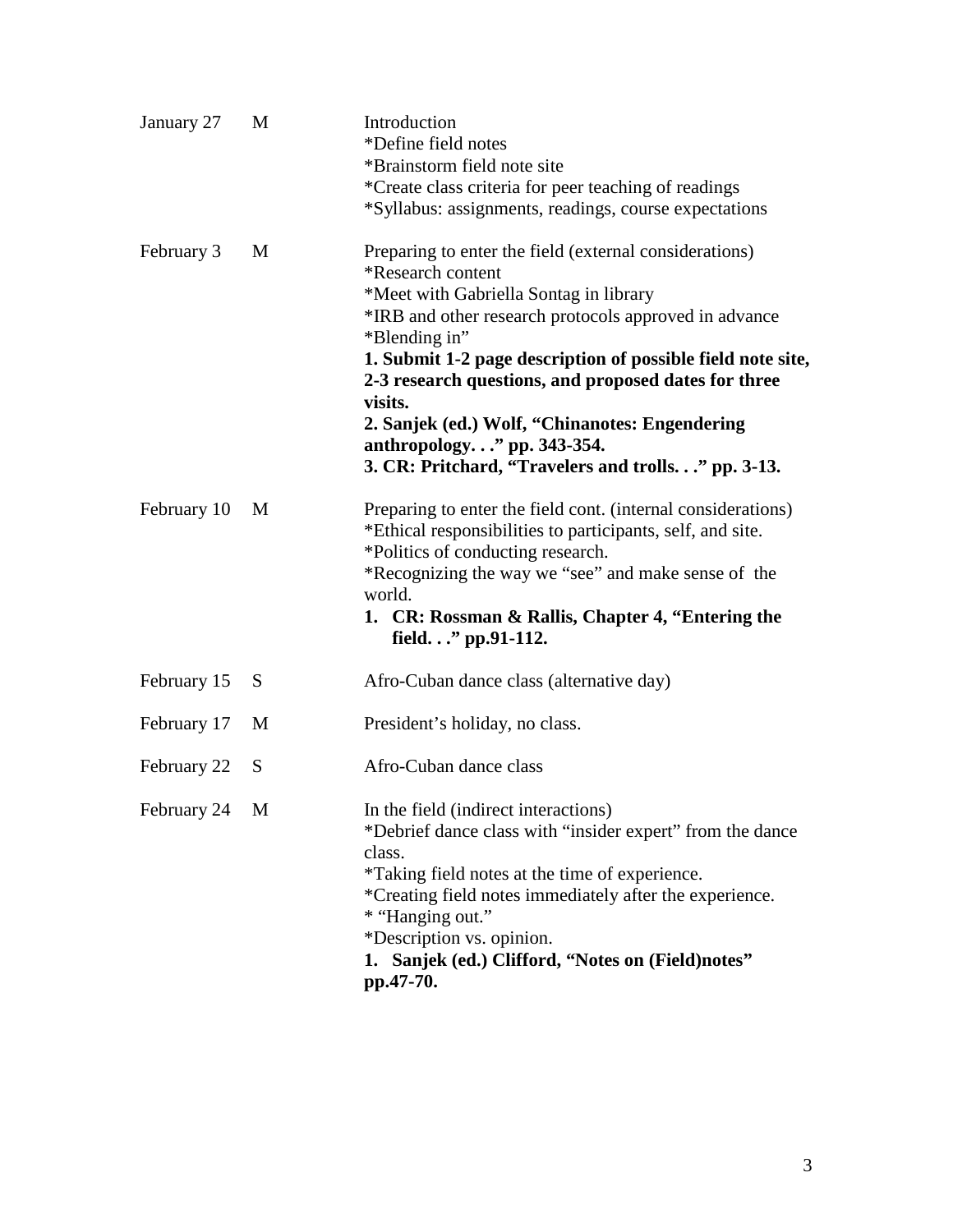| March 3  | M | In the field (direct interactions)<br>*Interviews (in person, telephone, internet).<br>*Focus groups.<br>*Other face-to-face interactions.<br>1. Submit first set of field notes.<br>2. CR: Rossman & Rallis, Chapter 5, "Gathering data<br>in the field." pp.113-148.                                                                                                                                                                                                                    |
|----------|---|-------------------------------------------------------------------------------------------------------------------------------------------------------------------------------------------------------------------------------------------------------------------------------------------------------------------------------------------------------------------------------------------------------------------------------------------------------------------------------------------|
| March 10 | M | Beginning the data analysis process<br>*Coding (color, symbols, predetermined index).<br>*Words/themes.<br>*Broad categories.<br>1. CR: Bernard. Chapter 9, "Field notes: How to<br>take" pp. 180-207.                                                                                                                                                                                                                                                                                    |
| March 15 | S | Trip to Hillcrest                                                                                                                                                                                                                                                                                                                                                                                                                                                                         |
| March 17 | M | Presenting data via conventional approaches<br>*Debrief Hillcrest experience with "insider expert."<br>*Who is the intended audience?<br>*What is the purpose of the data analysis?<br>*APA expectations.<br>*Familiarity with journal formats<br>1. Bring in three full-text copies of journal articles that<br>directly relate to your field note<br>site/phenomenon/question.<br>2. Wolf, Chapter 3, "Fieldnotes" pp. 61-92;<br>Chapter 4, "The woman who did not want"<br>pp. 93-126. |
| March 24 | M | Presenting data via alternative approaches<br>*Who is the intended audience?<br>*What is the purpose of this data analysis?<br>1. Bring in three full-text copies of readings related to<br>your topic—NOT JOURNAL ARTICLES—e.g., poems,<br>song lyrics, photographs.<br>2. Submit second set of field notes.<br>3. Wolf, Chapter 2, "The hot spell" pp. 15-60.                                                                                                                           |
| March 31 | M | Exiting the filed note site<br>*Ethical responsibilities to participants, site, and self.<br>* "Appropriate" (if necessary?) expressions of gratitude.<br>*Leave the site as intact as possible.<br>1. Sanjek, "Fire, loss, and." pp.34-46.                                                                                                                                                                                                                                               |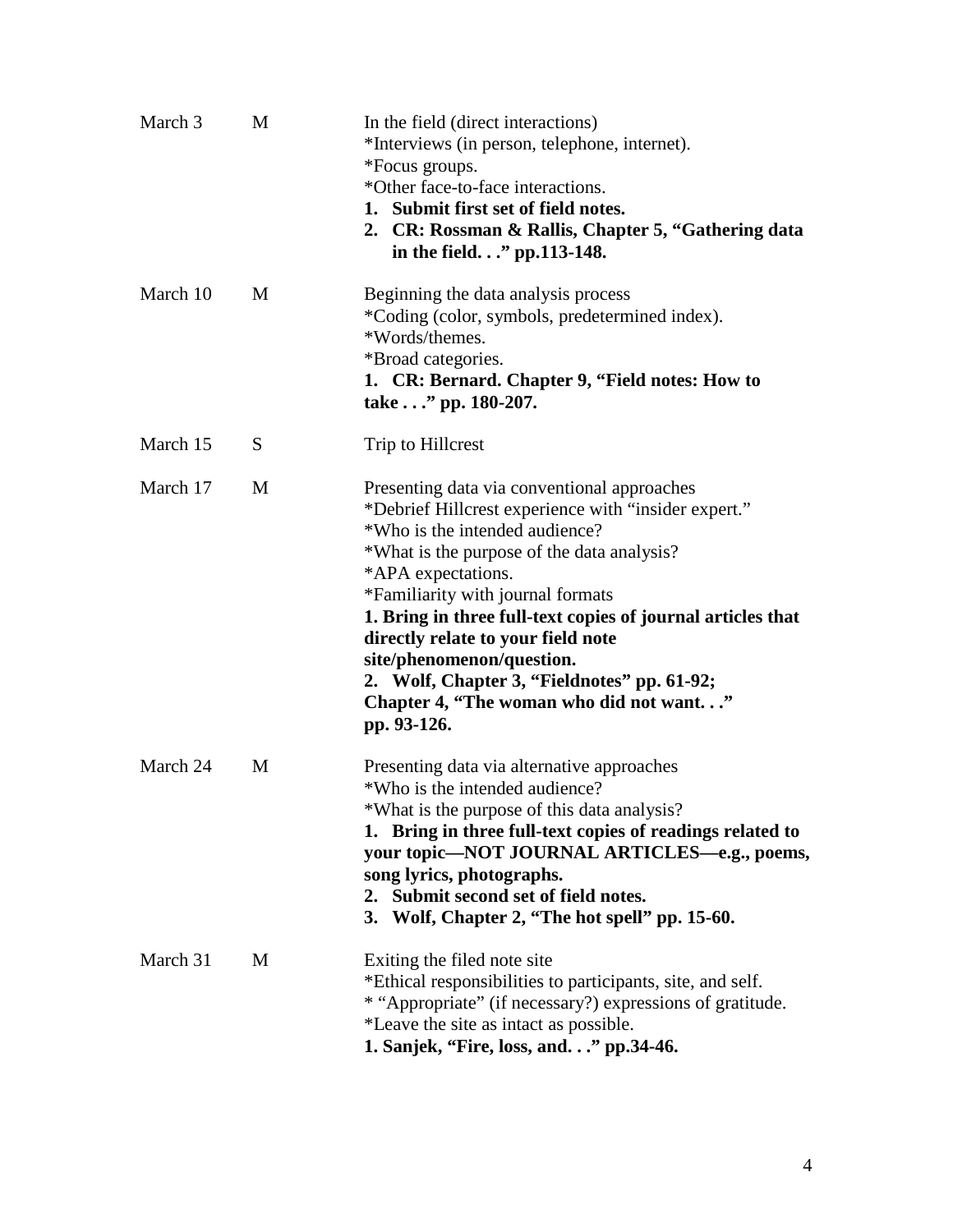| April 7<br>M | Student field note presentations                     |                                                        |
|--------------|------------------------------------------------------|--------------------------------------------------------|
|              |                                                      | 1. Each student/group of two students will spend 10/20 |
|              | minutes (respectively) on a field note presentation. |                                                        |
|              |                                                      | This activity will include but is not limited to:      |
|              |                                                      | • Research questions;                                  |
|              | • Most effective field note techniques;              |                                                        |
|              | Artifacts from the field.<br>$\bullet$               |                                                        |
|              | 2. Submit third set of field notes.                  |                                                        |

# **Reading teaching/discussion/activity and snack responsibilities**

| <b>Date</b> | <b>Student(s)</b> responsible                                                                                                                                                                                                 |
|-------------|-------------------------------------------------------------------------------------------------------------------------------------------------------------------------------------------------------------------------------|
| $2/3$       |                                                                                                                                                                                                                               |
| 2/10        |                                                                                                                                                                                                                               |
| 2/24        | <u> 1989 - Johann Stein, mars an deutscher Stein und der Stein und der Stein und der Stein und der Stein und der</u>                                                                                                          |
| 3/3         | the control of the control of the control of the control of the control of the control of the control of the control of the control of the control of the control of the control of the control of the control of the control |
| 3/10        | <u> 1989 - Johann Stoff, amerikansk politiker (d. 1989)</u>                                                                                                                                                                   |
| $3/17$      |                                                                                                                                                                                                                               |
| $3/24$      |                                                                                                                                                                                                                               |
| 3/31        |                                                                                                                                                                                                                               |
| 4/7         |                                                                                                                                                                                                                               |